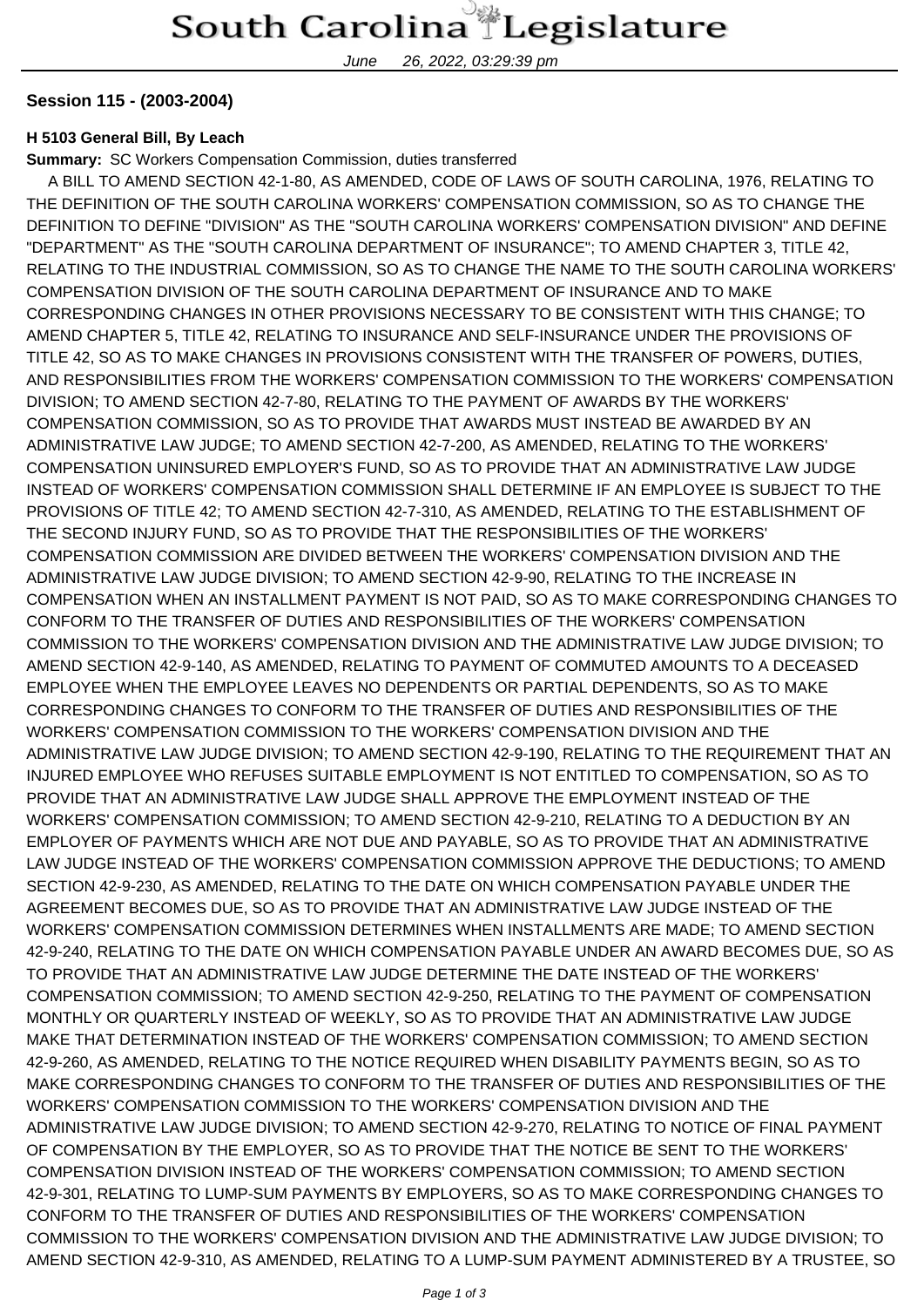## South Carolina Legislature

June 26, 2022, 03:29:39 pm

AS TO PROVIDE THAT THIS MUST BE DETERMINED BY AN ADMINISTRATIVE LAW JUDGE INSTEAD OF THE WORKERS' COMPENSATION COMMISSION; TO AMEND SECTION 42-9-340, RELATING TO THE EFFECT OF PAYMENT OF A DEATH BENEFIT BY AN EMPLOYER IN GOOD FAITH TO CERTAIN DEPENDENTS, SO AS TO PROVIDE THAT THE WORKERS' COMPENSATION DIVISION INSTEAD OF THE WORKERS' COMPENSATION COMMISSION SHALL DECIDE BETWEEN DEPENDENTS WHEN THE EMPLOYER IS IN DOUBT AS TO THE RIGHTS OF THE CLAIMANTS; TO AMEND SECTION 42-9-360, AS AMENDED, RELATING TO ASSIGNMENTS OF COMPENSATION AND EXEMPTIONS FROM CLAIMS OF CREDITORS, SO AS TO PROVIDE THAT PAYMENT TO AN AUTHORIZED HEALTH CARE PROVIDER FOR SERVICES MUST BE MADE DURING A CERTAIN TIME UNLESS THE WORKERS' COMPENSATION DIVISION INSTEAD OF THE WORKERS' COMPENSATION COMMISSION HAS RECEIVED A REQUEST TO REVIEW THE MEDICAL BILL; TO AMEND SECTION 42-9-390, RELATING TO VOLUNTARY PAYMENT BETWEEN AN EMPLOYER AND AN EMPLOYEE, SO AS TO PROVIDE THAT THE SETTLEMENT AGREEMENT MUST BE APPROVED BY THE WORKERS' COMPENSATION DIVISION INSTEAD OF A MEMBER OF THE WORKERS' COMPENSATION COMMISSION; TO AMEND SECTION 42-9-400, RELATING TO THE MANNER IN WHICH AN EMPLOYER OR INSURANCE CARRIER IS REIMBURSED FROM THE SECOND INJURY FUND, SO AS TO PROVIDE THAT THE DEPUTY DIRECTOR OF THE INDUSTRIAL COMMISSION INSTEAD OF A MAJORITY OF THE COMMISSION MAY ENTER INTO COMPROMISE SETTLEMENTS; TO AMEND SECTION 42-9-440, AS AMENDED, RELATING TO REPORTING FALSE STATEMENTS AND MISREPRESENTATIONS TO THE INSURANCE FRAUD DIVISION OF THE OFFICE OF ATTORNEY GENERAL, SO AS TO REQUIRE THE WORKERS' COMPENSATION DIVISION AND ADMINISTRATIVE LAW JUDGE DIVISION TO MAKE THE REPORT; TO AMEND SECTION 42-11-80, RELATING TO WILFUL MISREPRESENTATION BY AN EMPLOYEE THAT HE HAS NOT PREVIOUSLY SUFFERED FROM THE DISEASE WHICH IS THE CAUSE OF A DISABILITY OR DEATH, SO AS TO PROVIDE THAT THE WAIVER WHICH THIS EMPLOYEE MAY EXECUTE MUST BE APPROVED BY THE WORKERS' COMPENSATION COMMISSION; TO AMEND SECTION 42-11-100, AS AMENDED, RELATING TO THE AMOUNT OF COMPENSATION PAYABLE FOR A DISABILITY FROM AN OCCUPATIONAL DISEASE, SO AS TO PROVIDE THAT NO COMPENSATION MAY BE PAID FOR THE TIME THE EMPLOYEE REFUSES TO ACCEPT SUITABLE EMPLOYMENT WHEN ORDERED BY AN ADMINISTRATIVE LAW JUDGE INSTEAD OF THE WORKERS' COMPENSATION COMMISSION; TO AMEND SECTION 42-11-120, RELATING TO THE PROCEDURE FOR DETERMINING CLAIMS, SO AS TO DELETE PROVISIONS REGARDING A MEDICAL QUESTION BEING REFERRED BY THE WORKERS' COMPENSATION COMMISSION TO THE MEDICAL BOARD; TO AMEND SECTION 42-13-50, RELATING TO THE APPORTIONMENT OF LIABILITY FOR COMPENSATION TO AN EMPLOYEE EXPOSED TO IONIZING RADIATION, SO AS TO PROVIDE THAT AN APPEAL OF AN AWARD IS TO AN ADMINISTRATIVE LAW JUDGE INSTEAD OF THE INDUSTRIAL COMMISSION AND PROVIDE THAT THE METHOD OF APPORTIONMENT MUST BE MADE BY AN ADMINISTRATIVE LAW JUDGE INSTEAD OF THE WORKERS' COMPENSATION COMMISSION; TO AMEND SECTION 42-13-80, RELATING TO THE AUTHORITY OF THE INDUSTRIAL COMMISSION TO DETERMINE THE MEDICAL SERVICES FOR AN IONIZING RADIATION INJURY OR DISABILITY, SO AS TO TRANSFER THE AUTHORITY TO AN ADMINISTRATIVE LAW JUDGE; TO AMEND SECTION 42-13-90, RELATING TO AN EMPLOYEE'S RIGHT TO VOCATIONAL REHABILITATION WHO HAS BEEN INJURED BY RADIATION EXPOSURE, SO AS TO TRANSFER CERTAIN RESPONSIBILITIES TO THE ADMINISTRATIVE LAW JUDGE DIVISION FROM THE INDUSTRIAL COMMISSION; TO AMEND SECTION 42-13-100, RELATING TO CERTAIN SETTLEMENT BEING INVALID UNLESS APPROVED BY THE INDUSTRIAL COMMISSION, SO AS TO TRANSFER THIS AUTHORITY TO THE ADMINISTRATIVE LAW JUDGE DIVISION; TO AMEND SECTION 42-13-110, RELATING TO CERTAIN POWERS OF THE WORKERS' COMPENSATION COMMISSION, SO AS TO TRANSFER THESE POWERS TO THE WORKERS' COMPENSATION DIVISION; TO AMEND CHAPTER 15, TITLE 42, RELATING TO THE NOTICE OF AN ACCIDENT FILED BY AN EMPLOYEE, WHERE THE CLAIM MUST BE FILED AND THE FURNISHING OF MEDICAL TREATMENT AND SUPPLIES TO THE EMPLOYEE, SO AS TO TRANSFER CERTAIN RESPONSIBILITIES TO THE ADMINISTRATIVE LAW JUDGE DIVISION FROM THE WORKERS' COMPENSATION COMMISSION; TO AMEND CHAPTER 17, TITLE 42, RELATING TO THE AWARDING OF COMPENSATION TO AN INJURED EMPLOYEE, SO AS TO MAKE CORRESPONDING CHANGES TO CONFORM TO THE TRANSFER OF DUTIES AND RESPONSIBILITIES OF THE WORKERS' COMPENSATION COMMISSION TO THE WORKERS' COMPENSATION DIVISION AND THE ADMINISTRATIVE LAW JUDGE DIVISION; TO AMEND CHAPTER 19, TITLE 42, RELATING TO THE REQUIREMENT THAT EMPLOYERS SHALL KEEP RECORDS AND MAKE REPORTS REGARDING INJURIES RECEIVED BY EMPLOYEES IN THE COURSE OF THEIR EMPLOYMENT, SO AS TO TRANSFER CERTAIN RESPONSIBILITIES TO THE WORKERS' COMPENSATION DIVISION FROM THE WORKERS' COMPENSATION COMMISSION; AND TO REPEAL SECTION 42-1-90 RELATING TO THE DEFINITION OF "COMMISSION" UNDER THE PROVISIONS OF TITLE 42 AND SECTIONS 42-11-130 THROUGH 42-11-190 RELATING TO THE MEDICAL BOARD EMPLOYED TO DETERMINE CONTROVERSIAL